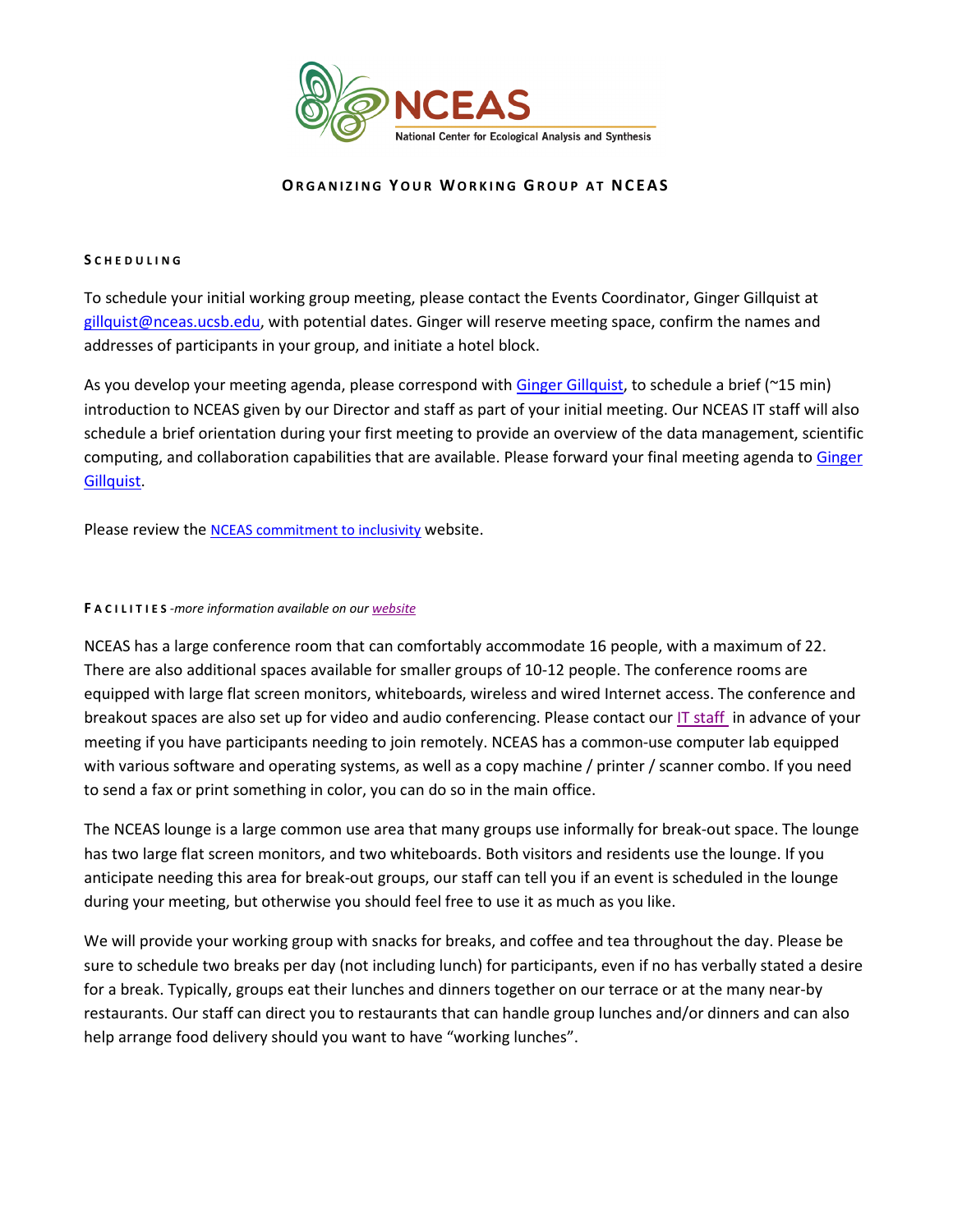

## **C OMPUTING R ESOURCES** *-more information available on ou[r website](https://pages.github.nceas.ucsb.edu/NCEAS/Computing/)*

NCEAS provides a variety of computing resources and support including advice on scientific computing and data analysis, customized online collaborative services (e.g., a password-protected intranet for your working group), and general IT support. Please contact our computing staff by emailing [help@nceas.ucsb.edu](mailto:help@nceas.ucsb.edu) with any questions regarding available computing resources for your meeting.

### **I NVITING P ARTICIPANTS**

NCEAS will email official invitations to your working group participants approximately two months before your meeting. You will have an opportunity to review the draft invitation and provide a final list of participants with their contact information (email and physical mailing address) before it is sent. The invitation contains all the necessary travel information for your participants to arrange travel to Santa Barbara (e.g. hotel reservations, guidance for booking flights, and information regarding visas for international travelers). NCEAS will block hotel rooms for your working group participants at a near-by hotel, within walking distance (≤1 mile) and each participant is asked to confirm his or her reservation with the hotel at least one month before the meeting date. The hotel will bill NCEAS directly for the cost of the rooms unless we have discussed an alternative arrangement with you beforehand.

The Working Group leader(s) are asked to contact group members to confirm their attendance, as it is the responsibility of the leader(s) to manage the participant list for each meeting. As your meeting approaches, if participants cancel or request remote collaboration, please let us know by emailing [nceas@nceas.ucsb.edu.](mailto:nceas@nceas.ucsb.edu)

# **S CHEDULING O FFSITE W ORKING G ROUPS**

If your working group is meeting in an offsite location, please follow these instructions: have a local working group affiliate select an affordable hotel and meeting facility, initiate a room block, and provide a contact person's name and email t[o Ginger Gillquist.](mailto:gillquist@nceas.ucsb.edu) Please note, if the hotel requires a signed contract, NCEAS needs a minimum of three weeks prior to any payment dates to process a contract. No payments can be made before a contract is approved and signed. Services such as catering, ground transportation, field trips, etc. also need to be coordinated at a local level. Ginger Gillquist will coordinate payment for catering through NCEAS once arrangements are finalized. If participants require ground transportation or lodging before or after the workshop due to travel schedules, they are responsible for arranging and paying for ground transportation and lodging upfront and seeking reimbursement following the working group meeting.